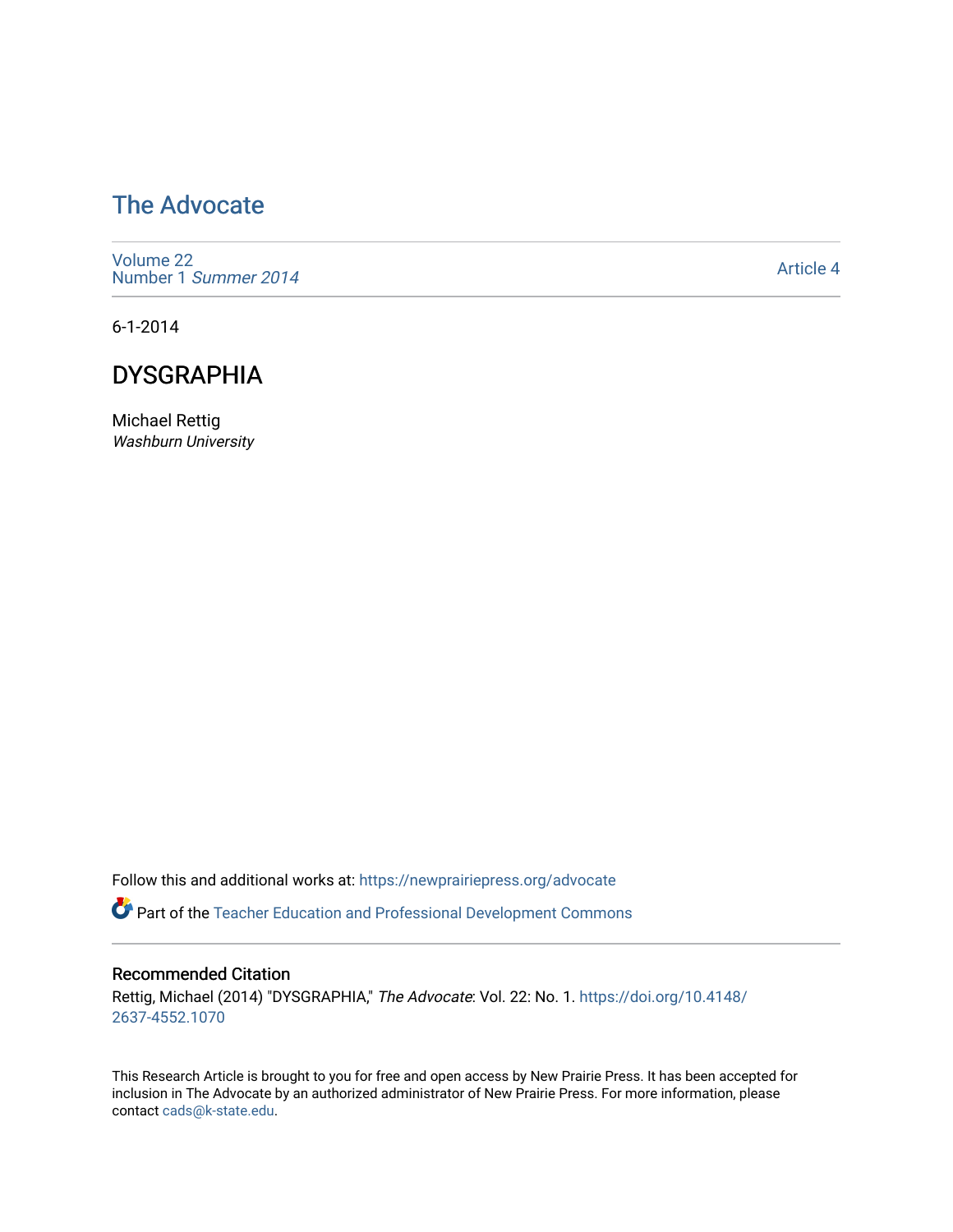#### **DYSGRAPHIA**

#### Abstract

Introduction: Every teacher has probably experienced having a good student whose only problem seems to be that they take too long on writing assignments. When the student finally does turn in their work, it is sloppy, incomplete, and has several spelling errors.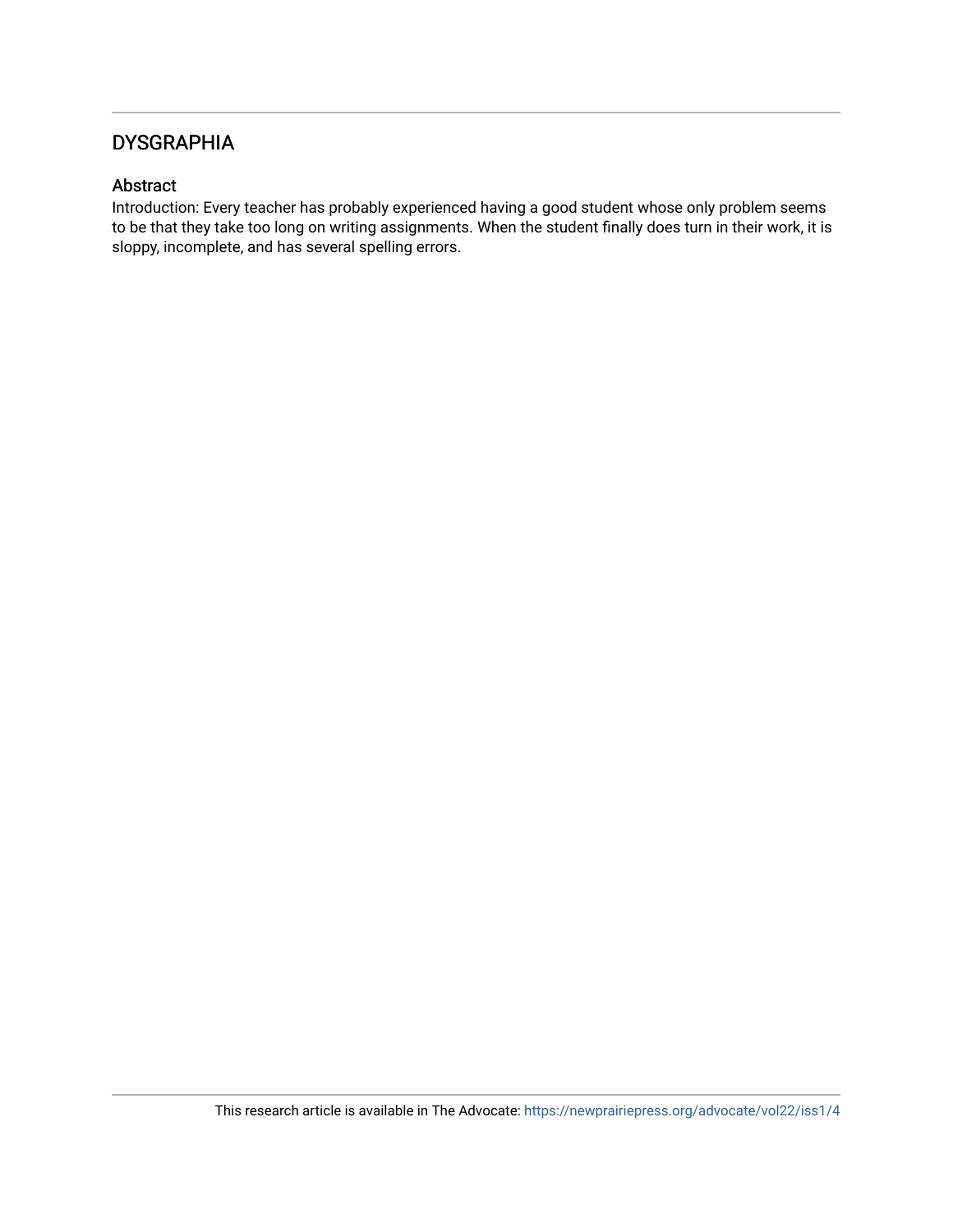# **DYSGRAPHIA**

#### **Michael Rettig Washburn University**

### **Introduction**

Every teacher has probably experienced having a good student whose only problem seems to be that they take too long on writing assignments. When the student finally does turn in their work, it is sloppy, incomplete, and has several spelling errors. The first thought that runs through the minds of many teachers is that the student is just lazy and doesn't care, when in truth they could be struggling to finish the assignment. Such a student could be showing signs of a relatively unknown learning disorder called dysgraphia.

Dysgraphia is defined as "a severe difficulty in producing handwriting that is legible and written at an age-appropriate speed" (Lokerson, 1992, p. 1). It is a Latin word that combines the prefix "dys," which means "difficulty with," and the base word "graphia," which means "writing" (Richards, 1999a). Dysgraphia is a neurological disorder in which children will have letters or words sized incorrectly or frequently misspelled even when given appropriate instruction. (National Institute, 2011). Children with dysgraphia frequently display characteristics that are common to many students with learning disabilities such as hypoactivity, lack of motivation, focusing of attention on one thing to the exclusion of other things, perceptual disorders, or a lack of coordination (Cavey,1987). These students can struggle with the necessary fine motor skills and higher cognition needed to write a sentence.

Students with the most severe forms of dysgraphia are unable to hold a pencil correctly or draw a straight line. Students that have it to a milder form may be unable to copy letters or may tire easily while writing. Still others may be able to draw something simple or trace it, but will be unable to write letters or words consistently (Richards, 1999a). Children with dysgraphia will have difficulty forming the sequences of letters into words and sentences. Their writing production will often be of poor quality and can be illegible.

## **Identifying Students**

Although the determination of dysgraphia would require the input of a qualified professional, such as an occupational therapist, parents and teachers should be observant for symptoms of this handwriting difficulty. Early warning signs of dysgraphia in school-aged children can include: A mixture of cursive and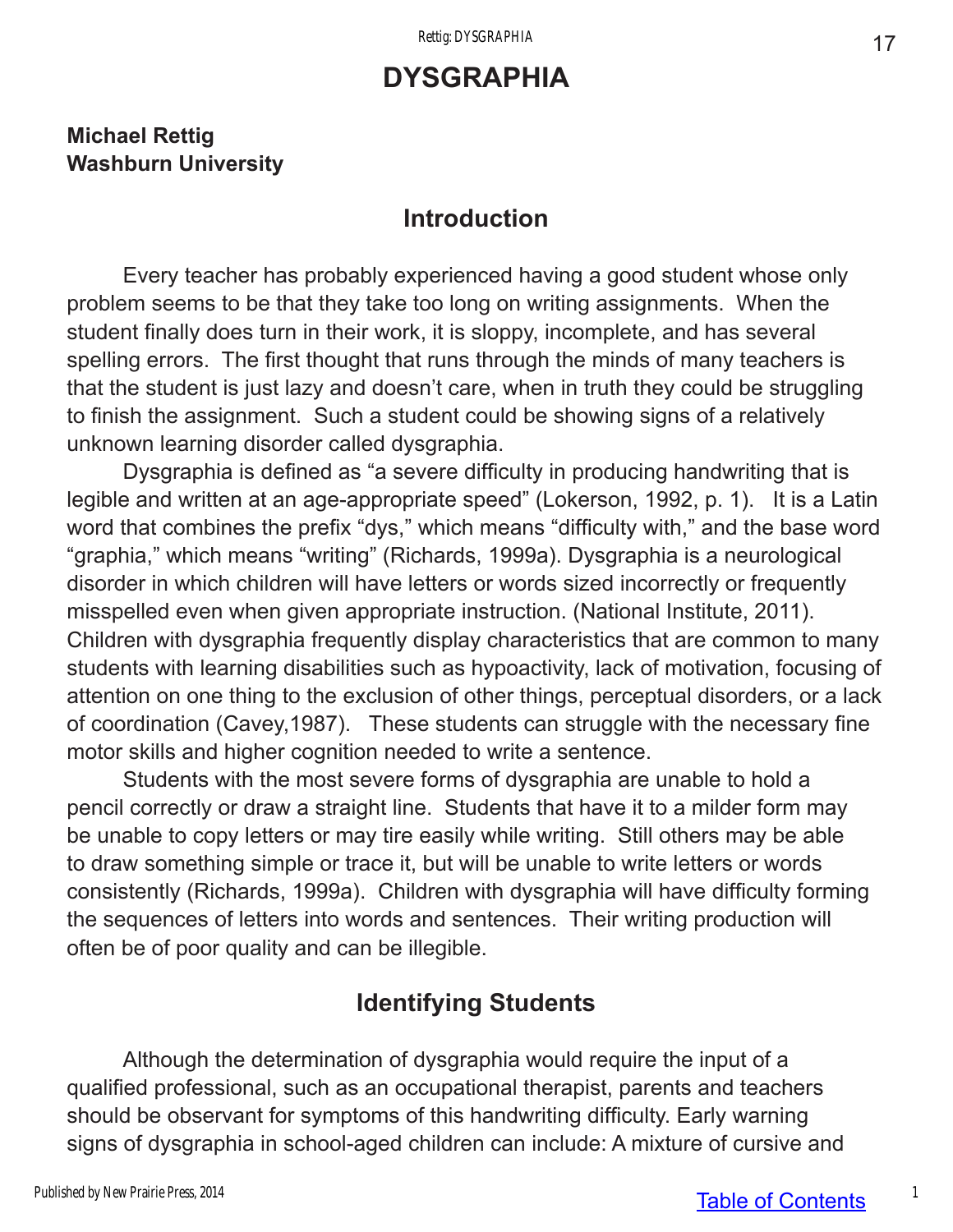print writing, saying words out loud while writing, focusing so hard on writing that comprehension of what's written is missed, or having trouble thinking of words to write (What is Dysgraphia?, 2013). Other characteristics can include: cramped fingers on a writing tool, griping a writing instrument too tightly, inconsistent letter formations, and an excessive number of erasures

Another important part of the assessment process would be observation of the student in the classroom (Bain, Bailet, & Moats, 1991). Looking at how a student is sitting, holding a pencil or reviewing the impact of previous intervention strategies are just a few of the questions that teachers might seek answers to while observing the student. Identifying students that have dysgraphia can sometimes be a challenge however. Students can have dysgraphia to different degrees or have it combined with other types of learning problems (Cavey, 1987). In addition, dysgraphia is not well known to educators or parents. Teachers don't expect their students to have problems writing and don't consider that the students may be having more than just minor problems.

## **Interventions for Students**

Although word processing and other computer applications are increasingly common in our schools and society, it is still important to be able to hand write well. Spear-Swerling (2006) provides a useful discussion of the importance of teaching handwriting in the schools and provides teaching suggestions for all students. However, for students experiencing dysgraphia it is important that they be identified early and taught compensation strategies to improve their writing skills.

It may be helpful, for example, for students to begin the day with warm-up exercises on their hands. Warm-up exercises can include stretching out rubber bands, pressing their fingers together, open and closing fists rapidly, shaking out their hands and fingers with rapid shakes or molding clay. These simple exercises can be done prior to any writing activity. Other strategies can include: drawing lines within mazes or connecting dots to complete letter forms (Understanding Dysgraphia, 2009).

Some students grip their pencil incorrectly while writing so pencil grips can help them while writing. Teachers may need to try several different kinds of pencil grips to find one that best meets the needs of the student. Teachers may also need to frequently model the correct way to hold a pencil. Teachers need to check to make sure that the student is not gripping the pencil too hard which will lead to hand fatigue while writing. As fatigue is a problem experienced by many students with dysgraphia, students may need to take breaks to stretch out their hands.

Writing spelling words using more than one sense can also help children in their writing. By using color and the sense of touch in the same activity, we increase the odds of a child learning (Vitale, 1982). Allowing students to write in paint, pudding, or shaving cream may also make writing more fun for many students.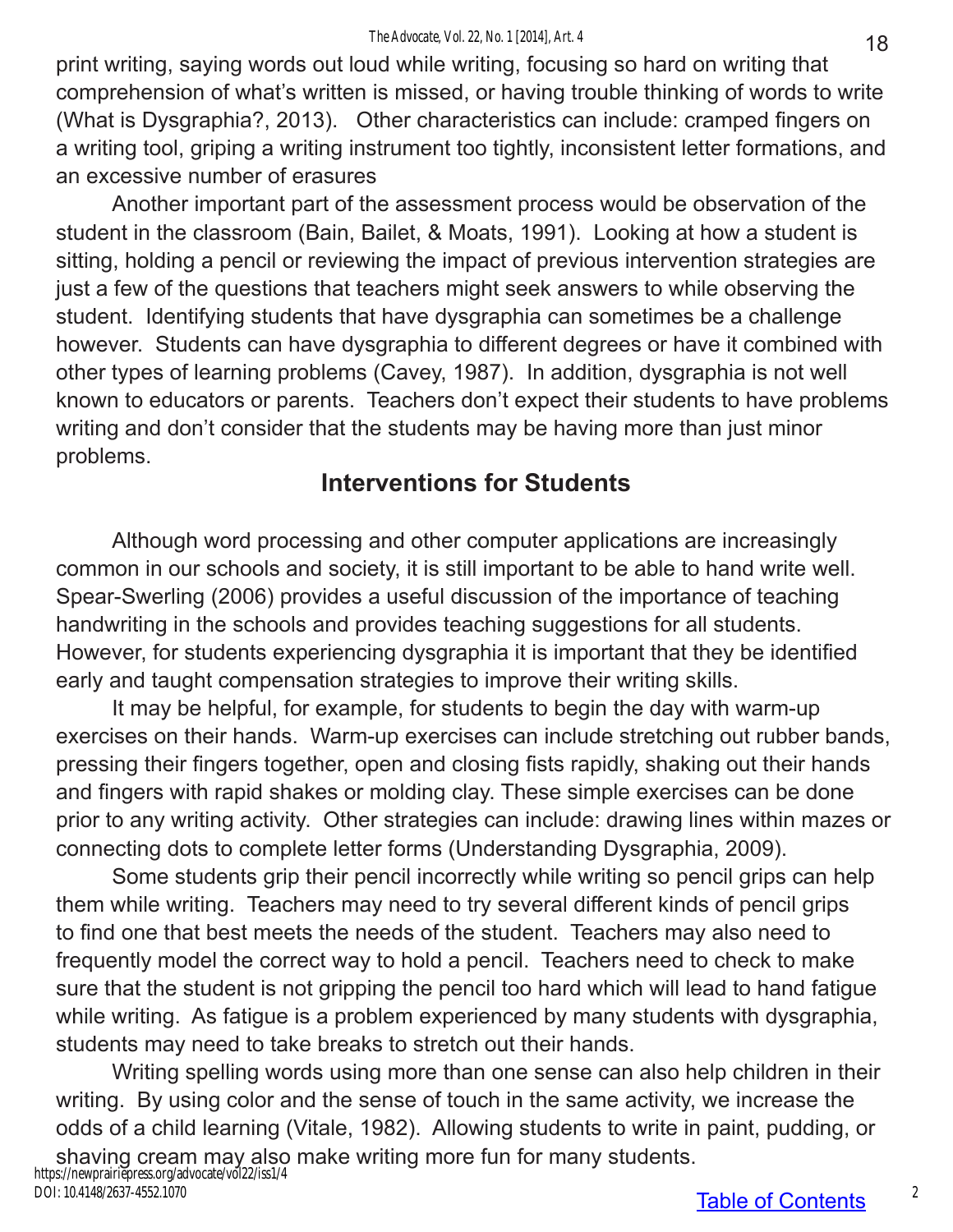#### Rettig: DYSGRAPHIA

Jones (2004) suggests a number of accommodations for students with dysgraphia including changing the rate of writing, the complexity of the writing and the amount of writing that must be completed. It is suggested that teachers allow more time for students to write or allowing students to begin an assignment early. In addition, breaking the written task down into stages, reducing the amount a student has to write by allowing the student to dictate some assignments and using abbreviations in writing can be helpful. Jones (1999) suggests that teachers try to reduce the role that actual physical handwriting has on learning or expressing knowledge, changing the assignments or expectations to meet the student's individual needs for learning, and to provide instruction and practice in handwriting. In addition, students should be allowed to write in cursive or manuscript, whichever is easier and most legible. Other compensatory strategies suggested by Richards (1999b) include: providing students with an outline of lecture material, having a buddy or aide take notes and provide a copy to the student, and have the student proofread their written work after a short time period.

Students with dysgraphia often have a difficulty getting started on a writing assignment. A helpful compensatory strategy would be for teachers to teach and encourage the use of pre-organization strategies (Richards, 1999b). These can include outlining, color coding main ideas, or writing main ideas on flash cards and rearranging them in the desired order. A strategy developed to assist students who have problems organizing their writing into correct paragraph form is the mnemonic, 'POWER' (Richards, 1999b): P - Plan your paper, O – O organize your thoughts and ideas, W - Write your draft, E - Edit your word and R - Revise your work, producing a final draft.

### **Assistive Technology**

There are currently numerous assistive technologies available to assist students who have trouble with handwriting. It would be important to assess a student's strengths and weaknesses to determine which type of assistive technology would be best and to consider the age and cognitive level of the student. Simple word processing can be helpful for many students as well as talking word processing programs such as *Write Outloud* or word prediction software such as *Co-Writer* (Don Johnson, 2013). Software such as *Inspiration* (2013) can help students organize their ideas and develop a paper or project by giving it a graphic structure. Voice recognition software, such as *Dragon Dictation* can also be used in a variety of applications. Computers running *Windows* will also have some speech recognition functions, but they likely are not as accurate as specialized programs. The *Alpha Smart* is a type of portable, battery-powered keyboard which can be a good tool for younger students to begin to practice keyboarding skills and to use for short projects. The *Audio Notetaker*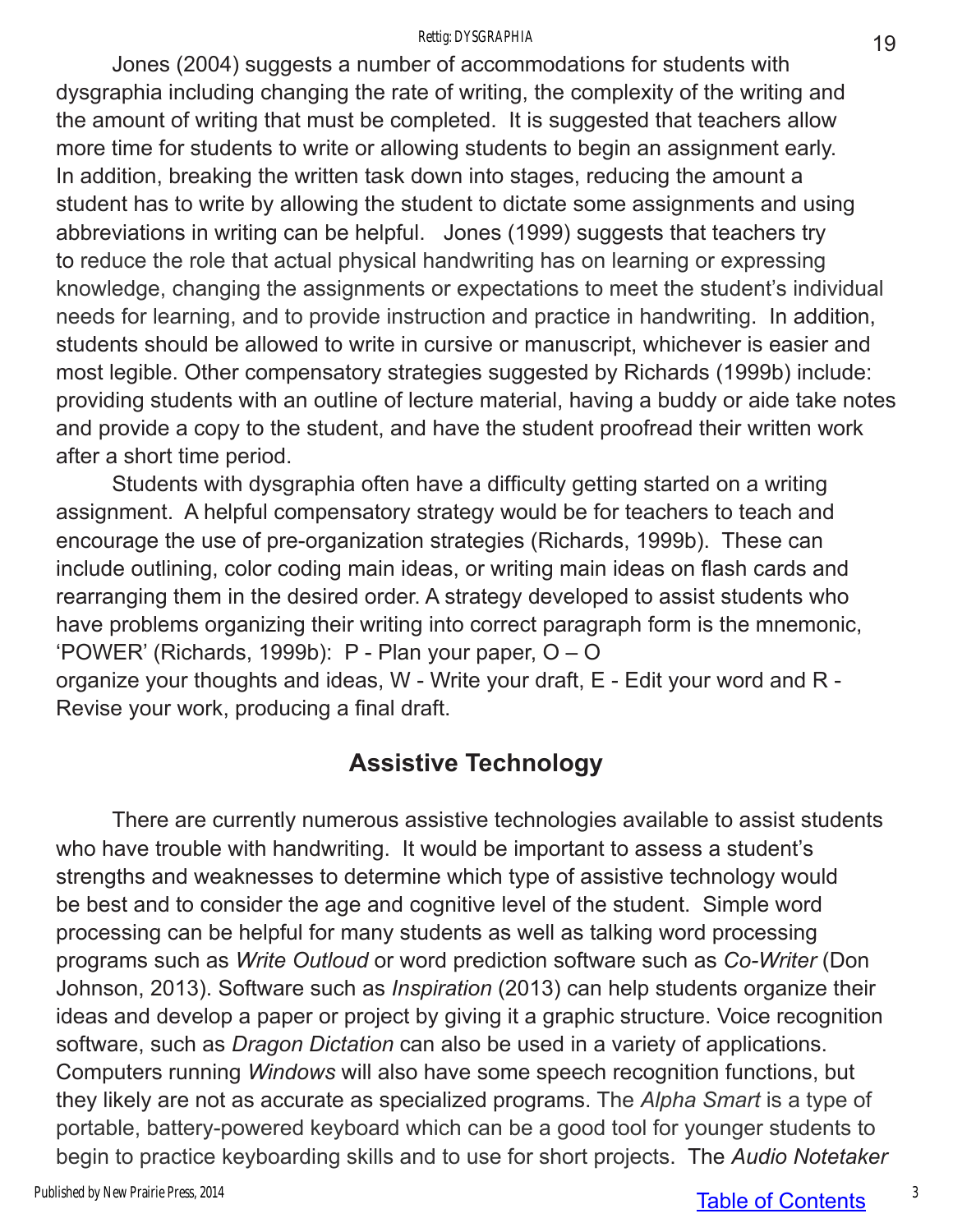(Sonocent, 2014) is a product that imports and converts digital recordings into typed print. Other types of assistive technology are available and the specific type used will be dependent on the needs of the student.

### **Summary**

Dysgraphia is a little known disorder that can affect a child's ability to write easily and legibly. Teachers should be observant for students who may be experiencing significant handwriting difficulties and make a referral if simple techniques do not adequately address the problems.

## **References**

- Bain, A. M., Bailet, L. L., & Moats, L. C. (1991). Written Language Disorders. Austin,Texas: Pro-ed.
- Cavey, D. W. (1987). Dysgraphia: Why Johnny can't write: A handbook for teachers and parents. (ERIC Document Reproduction Service No. ED 286 339).
- Don Johnson, (2013). www.donjohnson.com
- Inspiration (2013). Inspiration software. http://www.inspiration.com/
- Jones, S. Accomodations and modifications for students with handwriting problems and/or dysgraphia. http://www.ldonline.org/ld\_indepth/writing/dysgraphia\_ strategies.html. Retrieved March 8, 2004.
- Jones, S. (1999). Dysgraphia Accommodations and Modifications. http://www.ldonline.org/article/6202/
- Lokerson, J. (1992). Learning disabilities: Glossary of some important terms. (ERIC Document Reproduction Service No. ED 352 780).
- National Institute of Neurological Disorders and Stroke (2011). http://www.ninds.nih.gov/disorders/dysgraphia/dysgraphia.htm
- Newman, R. M. (1998). Dysgraphia: Causes and Treatment.
	- http://www.dyscalculia.org/Edu563.html
- Richards, R. G. and Richards, E. I. (2000). Eli: The boy who hated to write: Understanding dysgraphia. Riverside, CA: RET Center Press.
- Richards, R. G. (1999a). When writing's a problem: A description of dysgraphia. Riverside,CA: Richards Educational Therapy Center, Inc.
- Richards, R. G. (May, 1999b). Strategies for dealing with dysgraphia. http://www. idonline.org/Id\_indepth/writing/dysgraphia\_strategies.html
- Sonocent (2014). Audio Noteker. www.audionotetaker.com
- Spear-Swerling, L. (2006).The importance of teaching handwriting.
	- http://www.readingrockets.org/article/27888